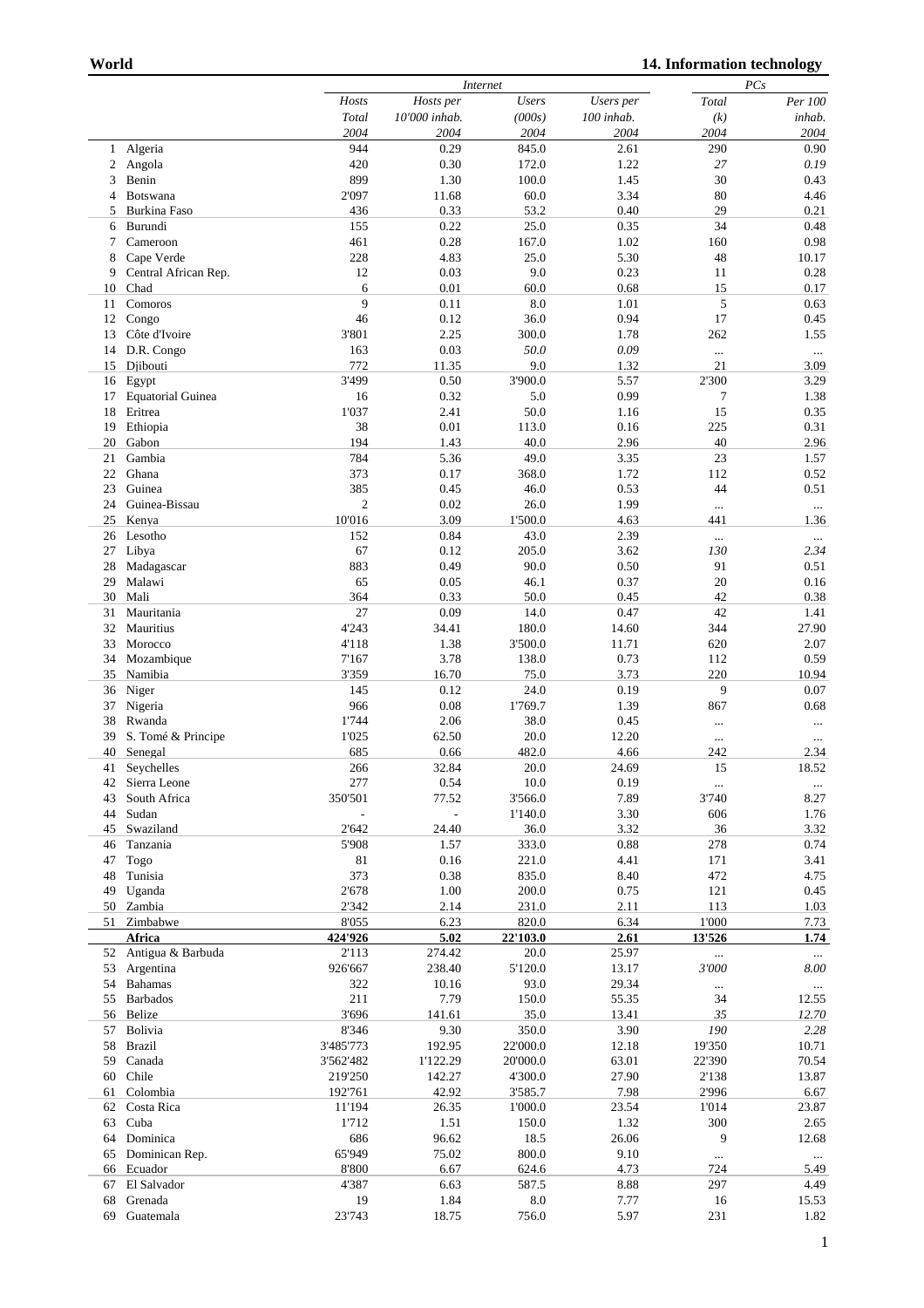|     |                             |                | <i>Internet</i>          |              |            |          | PCs      |  |  |
|-----|-----------------------------|----------------|--------------------------|--------------|------------|----------|----------|--|--|
|     |                             | Hosts          | Hosts per                | <b>Users</b> | Users per  | Total    | Per 100  |  |  |
|     |                             | Total          | 10'000 inhab.            | (000s)       | 100 inhab. | (k)      | inhab.   |  |  |
|     |                             | 2004           | 2004                     | 2004         | 2004       | 2004     | 2004     |  |  |
|     | 70 Guyana                   | 642            | 8.37                     | 145.0        | 18.90      | 27       | 3.52     |  |  |
| 71  | Haiti                       |                | $\overline{\phantom{a}}$ | 500.0        | 5.93       |          |          |  |  |
|     |                             | 3'968          | 5.67                     |              | 3.18       | $\ldots$ | $\cdots$ |  |  |
| 72  | Honduras                    |                |                          | 222.3        |            | 110      | 1.57     |  |  |
| 73  | Jamaica                     | 1'456          | 5.44                     | 1'067.0      | 39.87      | 166      | 6.20     |  |  |
| 74  | Mexico                      | 1'523'277      | 145.17                   | 14'036.5     | 13.38      | 11'210   | 10.68    |  |  |
| 75  | Nicaragua                   | 10'094         | 18.04                    | 125.0        | 2.23       | 200      | 3.57     |  |  |
| 76  | Panama                      | 6'945          | 21.89                    | 300.0        | 9.46       | 130      | 4.10     |  |  |
| 77  | Paraguay                    | 8'418          | 13.99                    | 150.0        | 2.49       | 356      | 5.92     |  |  |
| 78  | Peru                        | 110'118        | 39.95                    | 3'220.0      | 11.68      | 2'689    | 9.75     |  |  |
| 79  | St. Kitts and Nevis         | 55             | 11.00                    | 10.0         | 21.41      | 11       | 22.00    |  |  |
| 80  | St. Lucia                   | 41             | 2.73                     | 55.0         | 36.67      | 26       | 17.33    |  |  |
| 81  | St. Vincent                 | 15             | 1.24                     | 8.0          | 6.61       | 16       | 13.22    |  |  |
| 82  | Suriname                    | 130            | 2.96                     | 30.0         | 6.83       | $\cdots$ |          |  |  |
| 83  | Trinidad & Tobago           | 12'207         | 93.40                    | 160.0        | 12.24      | 137      | 10.48    |  |  |
| 84  | <b>United States</b>        | 195'138'696    | 6'569.38                 | 185'000.0    | 62.28      | 220'000  | 74.06    |  |  |
| 85  | Uruguay                     | 108'188        | 333.81                   | 680.0        | 20.98      | 430      | 13.27    |  |  |
|     | 86 Venezuela                | 38'025         | 14.53                    | 2'312.7      | 8.84       | 2'145    | 8.19     |  |  |
|     |                             | 205'480'386    | 2'353.21                 | 267'619.7    | 30.65      | 290'377  | 34.04    |  |  |
|     | <b>Americas</b>             |                |                          |              |            |          |          |  |  |
| 87  | Armenia                     | 1'897          | 6.22                     | 150.0        | 4.91       | 200      | 6.55     |  |  |
| 88  | Azerbaijan                  | 355            | 0.42                     | 408.0        | 4.83       | 149      | 1.76     |  |  |
| 89  | Bahrain                     | 1'850          | 25.03                    | 152.7        | 20.67      | 121      | 16.37    |  |  |
| 90  | Bangladesh                  | 13             | $\overline{\phantom{a}}$ | 300.0        | 0.20       | 1'650    | 1.10     |  |  |
| 91  | Bhutan                      | 1'347          | 17.27                    | 20.0         | 2.56       | 11       | 1.41     |  |  |
| 92  | Brunei Darussalam           | 6'180          | 168.85                   | 56.0         | 15.30      | 31       | 8.47     |  |  |
| 93  | Cambodia                    | 827            | 0.57                     | 41.0         | 0.28       | 38       | 0.26     |  |  |
| 94  | China                       | 162'821        | 1.24                     | 94'000.0     | 7.16       | 52'990   | 4.03     |  |  |
| 95  | Georgia                     | 6'303          | 12.42                    | 175.6        | 3.46       | 192      | 3.78     |  |  |
|     |                             |                |                          |              | 48.91      | 4'187    |          |  |  |
| 96  | Hong Kong, China            | 783'371        | 1'101.01                 | 3'479.7      |            |          | 58.85    |  |  |
| 97  | India                       | 143'654        | 1.33                     | 35'000.0     | 3.24       | 13'030   | 1.21     |  |  |
| 98  | Indonesia                   | 111'630        | 5.01                     | 14'508.0     | 6.52       | 3'022    | 1.36     |  |  |
| 99  | Iran $(I.R.)$               | 6'616          | 0.95                     | 550.0        | 0.79       | 7'347    | 10.53    |  |  |
| 100 | Israel                      | 541'794        | 789.56                   | 3'200.0      | 46.63      | 5'037    | 73.40    |  |  |
| 101 | Japan                       | 16'445'223     | 1'286.80                 | 75'000.0     | 58.69      | 69'200   | 54.15    |  |  |
| 102 | Jordan                      | 2'966          | 5.28                     | 600.0        | 10.69      | 300      | 5.34     |  |  |
| 103 | Kazakhstan                  | 22'625         | 14.69                    | 400.0        | 2.60       | $\cdots$ | $\cdots$ |  |  |
| 104 | Korea (Rep.)                | 5'433'591      | 1'130.06                 | 31'580.0     | 65.68      | 26'201   | 54.49    |  |  |
| 105 | Kuwait                      | 2'791          | 10.76                    | 600.0        | 23.12      | 450      | 17.34    |  |  |
| 106 | Kyrgyzstan                  | 5'601          | 10.75                    | 263.0        | 5.05       | 87       | 1.67     |  |  |
|     | Lao P.D.R.                  |                | 2.54                     | 20.9         |            | 22       |          |  |  |
| 107 |                             | 1'470          |                          |              | 0.36       |          | 0.38     |  |  |
| 108 | Lebanon                     | 6'875          | 19.37                    | 600.0        | 16.90      | 400      | 11.27    |  |  |
| 109 | Macao, China                | 81             | 1.73                     | 150.0        | 32.12      | 130      | 27.84    |  |  |
|     | 110 Malaysia                | 135'082        | 54.30                    | 9'878.2      | 39.71      | 4'900    | 19.70    |  |  |
| 111 | Maldives                    | 534            | 16.28                    | 19.0         | 5.79       | 36       | 10.98    |  |  |
| 112 | Mongolia                    | 161            | 0.61                     | 200.0        | 7.60       | 312      | 11.86    |  |  |
| 113 | Myanmar                     | $\overline{4}$ | $\overline{\phantom{a}}$ | 63.7         | 0.12       | 325      | 0.60     |  |  |
| 114 | Nepal                       | 2'846          | 1.11                     | 175.0        | 0.68       | 118      | 0.46     |  |  |
| 115 | Oman                        | 1'506          | 5.13                     | 245.0        | 8.35       | 118      | 4.02     |  |  |
|     | 116 Pakistan                | 25'096         | 1.65                     | 2'000.0      | 1.32       |          | $\cdots$ |  |  |
| 117 | Palestine                   |                | $\cdots$                 | 160.0        | 4.34       | 169      | 4.59     |  |  |
| 118 | Philippines                 | 65'390         | 7.91                     | 4'400.0      | 5.32       | 3'684    | 4.46     |  |  |
| 119 |                             | 315            | 5.09                     | 165.0        | 26.66      | 133      |          |  |  |
|     | Qatar                       |                |                          |              |            |          | 21.49    |  |  |
| 120 | Saudi Arabia                | 16'665         | 6.69                     | 1'586.0      | 6.36       | 8'476    | 34.01    |  |  |
| 121 | Singapore                   | 503'099        | 1'165.93                 | 2'421.8      | 56.12      | 3'194    | 76.11    |  |  |
| 122 | Sri Lanka                   | 2'061          | 1.07                     | 280.0        | 1.45       | 530      | 2.75     |  |  |
| 123 | Syria                       | 11             | 0.01                     | 800.0        | 4.39       | 600      | 3.29     |  |  |
| 124 | Taiwan, China               | 3'153'004      | 1'385.21                 | 12'210.0     | 53.64      | 11'924   | 52.39    |  |  |
| 125 | Tajikistan                  | 154            | 0.24                     | 5.0          | 0.08       | $\cdots$ | $\cdots$ |  |  |
| 126 | Thailand                    | 360'255        | 58.13                    | 6'972.0      | 11.25      | 3'716    | 6.00     |  |  |
| 127 | Turkmenistan                | 598            | 1.21                     | 36.0         | 0.73       |          | $\ldots$ |  |  |
| 128 | <b>United Arab Emirates</b> | 26'570         | 61.11                    | 1'384.8      | 31.85      | 450      | 11.99    |  |  |
| 129 | Uzbekistan                  | 2'935          | 1.11                     | 880.0        | 3.32       | $\ldots$ | $\ldots$ |  |  |
| 130 | Viet Nam                    | 391            | 0.05                     | 5'870.0      | 7.12       | 1'044    | 1.27     |  |  |
| 131 | Yemen                       | 162            | 0.08                     | 180.0        | 0.87       | 300      | 1.45     |  |  |
|     |                             |                |                          |              |            |          |          |  |  |
|     | Asia                        | 27'986'720     | 74.82                    | 311'186.4    | 8.31       | 224'823  | 6.35     |  |  |
| 132 | Albania                     | 527            | 1.65                     | 75.0         | 2.35       | 36       | 1.17     |  |  |
| 133 | Austria                     | 1'284'933      | 1'565.75                 | 3'900.0      | 47.52      | 3'420    | 41.67    |  |  |
| 134 | <b>Belarus</b>              | 6'905          | 7.01                     | 1'600.0      | 16.24      | $\cdots$ | $\cdots$ |  |  |
| 135 | Belgium                     | 242'861        | 234.90                   | 4'200.0      | 40.62      | 3'627    | 35.08    |  |  |
| 136 | Bosnia                      | 8'393          | 20.05                    | 225.0        | 5.38       |          |          |  |  |
|     | 137 Bulgaria                | 65'759         | 83.99                    | 2'200.0      | 28.10      | 461      | 5.89     |  |  |